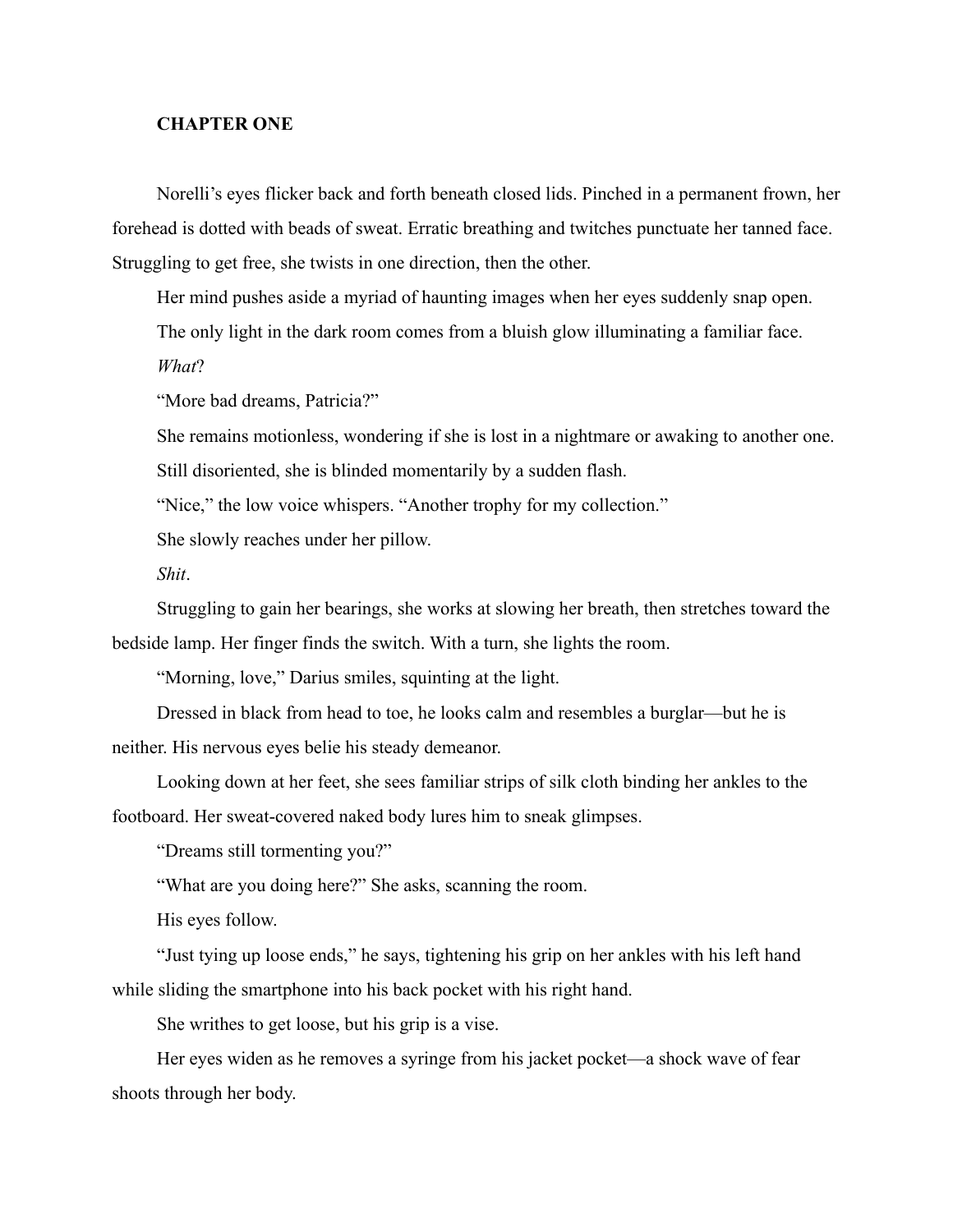Removing a plastic cap from the end of the needle with his teeth, he spits it on the floor. "One could say I'm putting a period at the end of a long sentence."

"You're insane, Darius!"

"Perhaps."

"And why in the hell risk your freedom for—"

"Hah," he blurts. "What freedom? You'll likely never stop chasing me."

She is losing circulation and patience. "Not likely," she says, glaring at him. "Certain."

"*Riiiiiight*," he says, pointing the syringe between her first and second toes. "When they find you, they'll assume you had a heart attack. That will be correct because your heart will suffer enough drugs to drop a charging bull—or a raging *Bobby*," he cackles.

With each passing moment, her fear increases.

His staring eyes are glowing. "You wouldn't believe how much I shot into that neanderthal. But then again, you saw the results, didn't you?"

As she tries to sit up, he yanks at her bonds. "Stop! You should know by now fighting me will only make it worse."

Frozen in place, Norelli hears her pounding heartbeat.

"Play along," he growls, "and in moments you'll return to your fitful slumber."

Stuck between terror and bravery, she doesn't see a way out.

"Darius, please, I won't follow you," she whimpers. "I promise. And I can forget you like it never happened. Seriously."

Sympathy dissolves from his face as he tightens his grip and inserts the needle. When the plunger reaches the bottom, a wave of nauseous heat instantly courses through her legs, racing upwards toward her torso, igniting every vein in her body.

As the drug hits her beating heart, it explodes.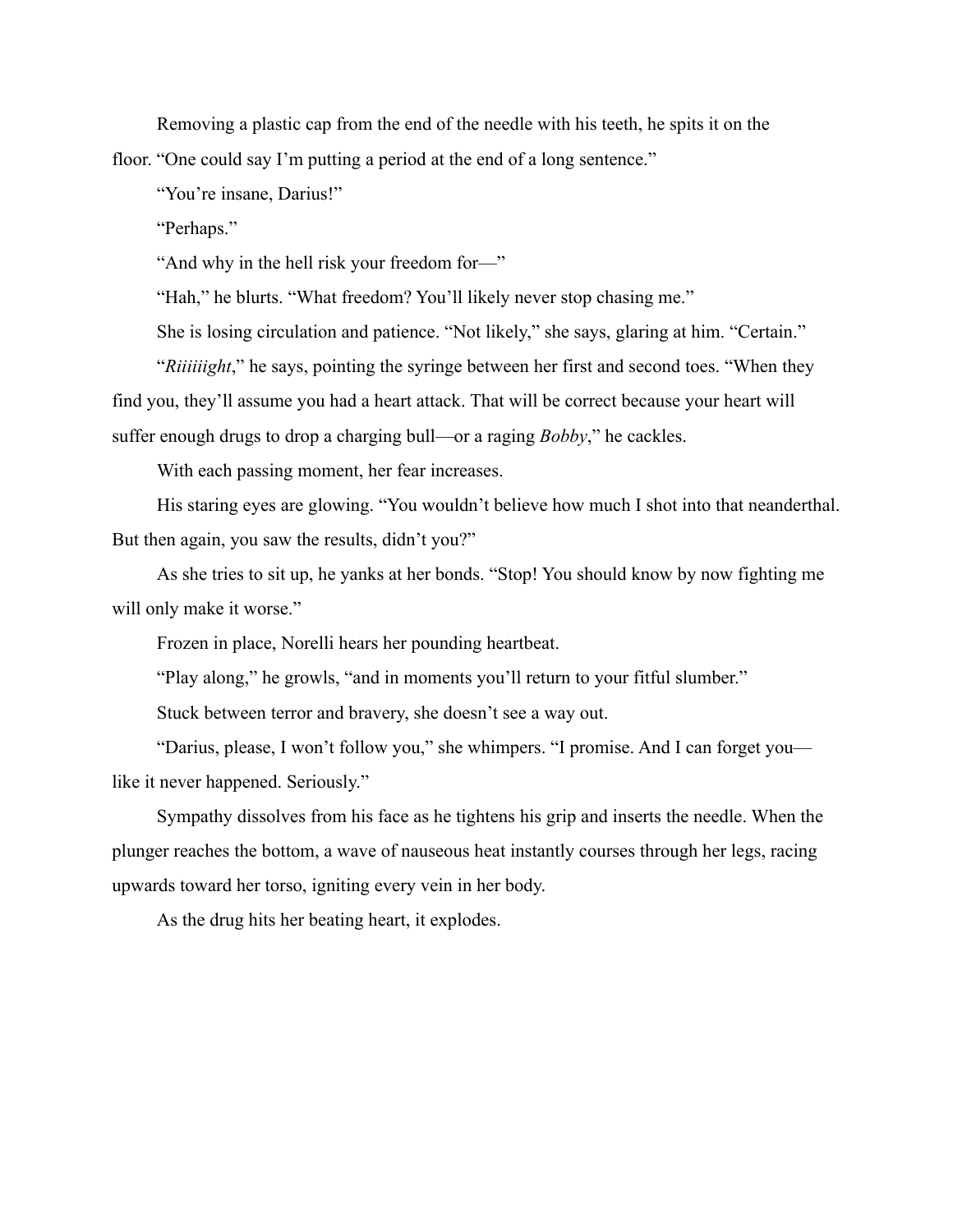## **CHAPTER TWO**

*Palm Desert, California—*

In the next second, I spring up in bed, gasping for breath, trying to gain my bearings. *What the hell?*

A slice of sunshine between blackout curtains splits the darkness. Reaching for the nightstand lamp, I light up the room and see the covers twisted around my ankles at the foot of the bed. My sheets are soaked with sweat.

*It's gotta be a hundred degrees.*

I look up.

*Why isn't the fan on?*

With my eyes trying to adjust, I look to the curtains; they're still.

*AC's off.*

Catching my breath, I try to quiet my monkey mind.

*I'm losing it.*

Suddenly, a noise down the hall breaks the silence. Kicking off the covers, I reach under the pillow, remove my service weapon, slip on a nightie, and approach the door.

Easing it open, I listen. Nothing.

*Why isn't the pool fountain running?*

Even though the sun has yet to crack the horizon, there is enough light to see down the hall.

Approaching my parent's room, I stop to listen.

*Heavy breathing.* 

Padding down the marble corridor, I scan the rooms along the way. Peering out to the pool, I see nothing out of the ordinary.

Suddenly, I hear metal hit something. I freeze, quietly chamber a round, and slowly approach the mudroom that separates the kitchen from the garage entrance. Approaching the garage, I lean close to the door and squint a listen.

*Nothing.*